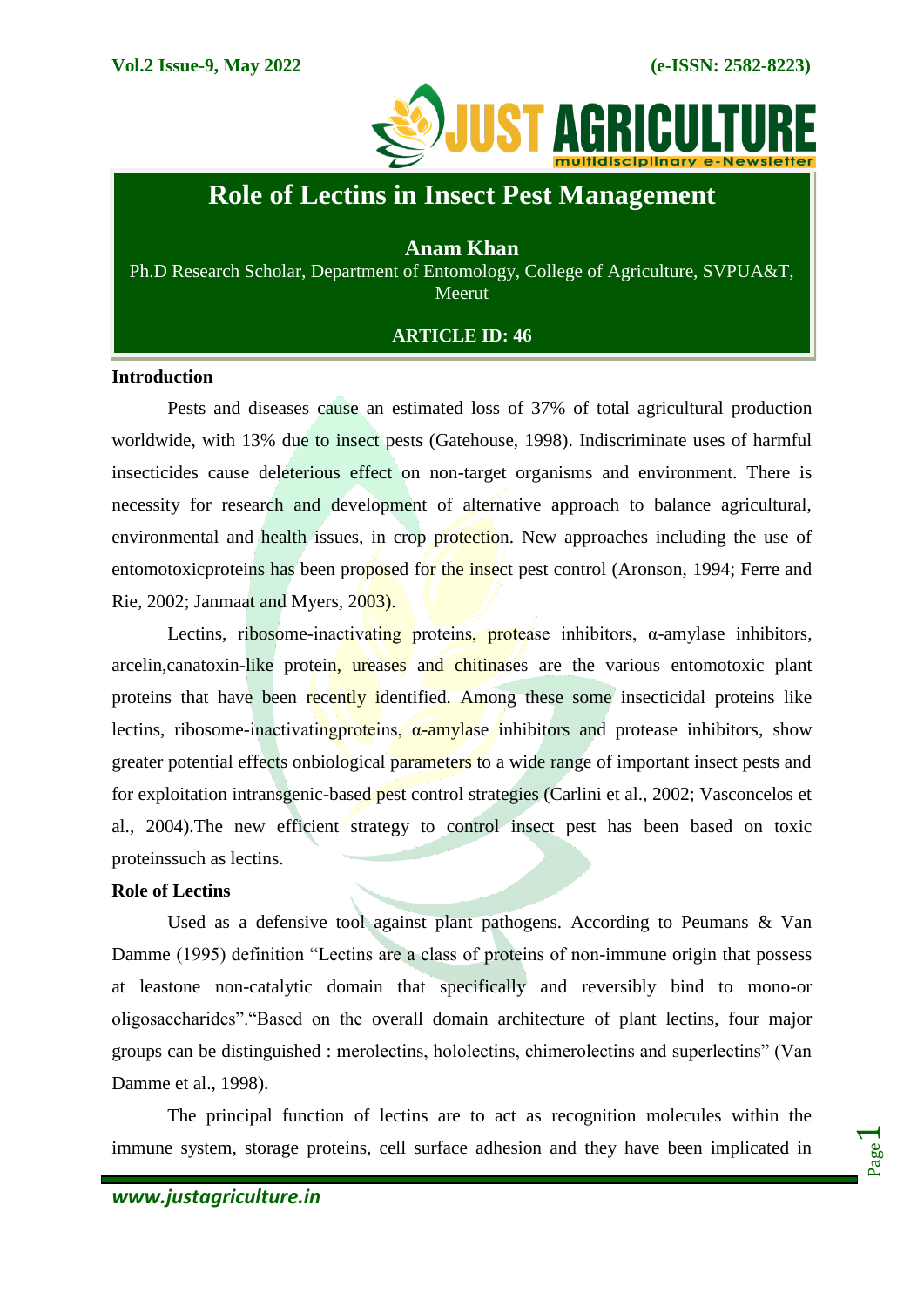

defence mechanisms of plants against invading pathogens and pests (Peumans & Van Damme, 1995; Van Dam et al., 1998;Rudiger&Gabius, 2001; Trigueros et al., 2003).

## **Principle of Entomotoxic Lectins**

The harmful effects of lectins on biological parameters of insects are larval weight decrease, mortality, feeding inhibition, delays in total developmental duration, adult emergence and fecundity on the first and second generation (Powell et al., 1993; Habibi *et al*., 1993). Also insecticidal activity of some lectins against many important pest insects has been well documented showing their ability to be used as bio-pesticides (Gatehouse et al., 1995; Powell, 2001; Carlini & Grossi-de-Sa´, 2002). Lectins from diverse sources are found to be toxic to members of insect orders such as Lepidoptera, Coleoptera and Homoptera.

### **Plant Lectins**

Plants lectins are found in Fabaceae, Poaceae and Solanaceae; especially some of leguminous seeds have aremarkable amount of lectin.Plant lectins function as storage proteins and theyhave been implicated in defence mechanisms against phytophagus insects (Powell *et al.,*1993; Peumans& Van Damme, 1995; Van Damme *et al.,* 1998; Rudiger & Gabius, 2001;Gatehouse *et al.,* 1995; Powell, 2001; Carlini & Grossi-de-Sa´, 2002; karimi *et al.,* 2010).

The first lectin to bepurified on a large scale and was available on a commercial basis was Concanavalin A;which is now the most well- known lectin to control of some pest insects.



**Fig. 1** *Canavalia ensiformis***, or Jack-Bean (Common Name), is the Source of Concanavalin A lectin.**

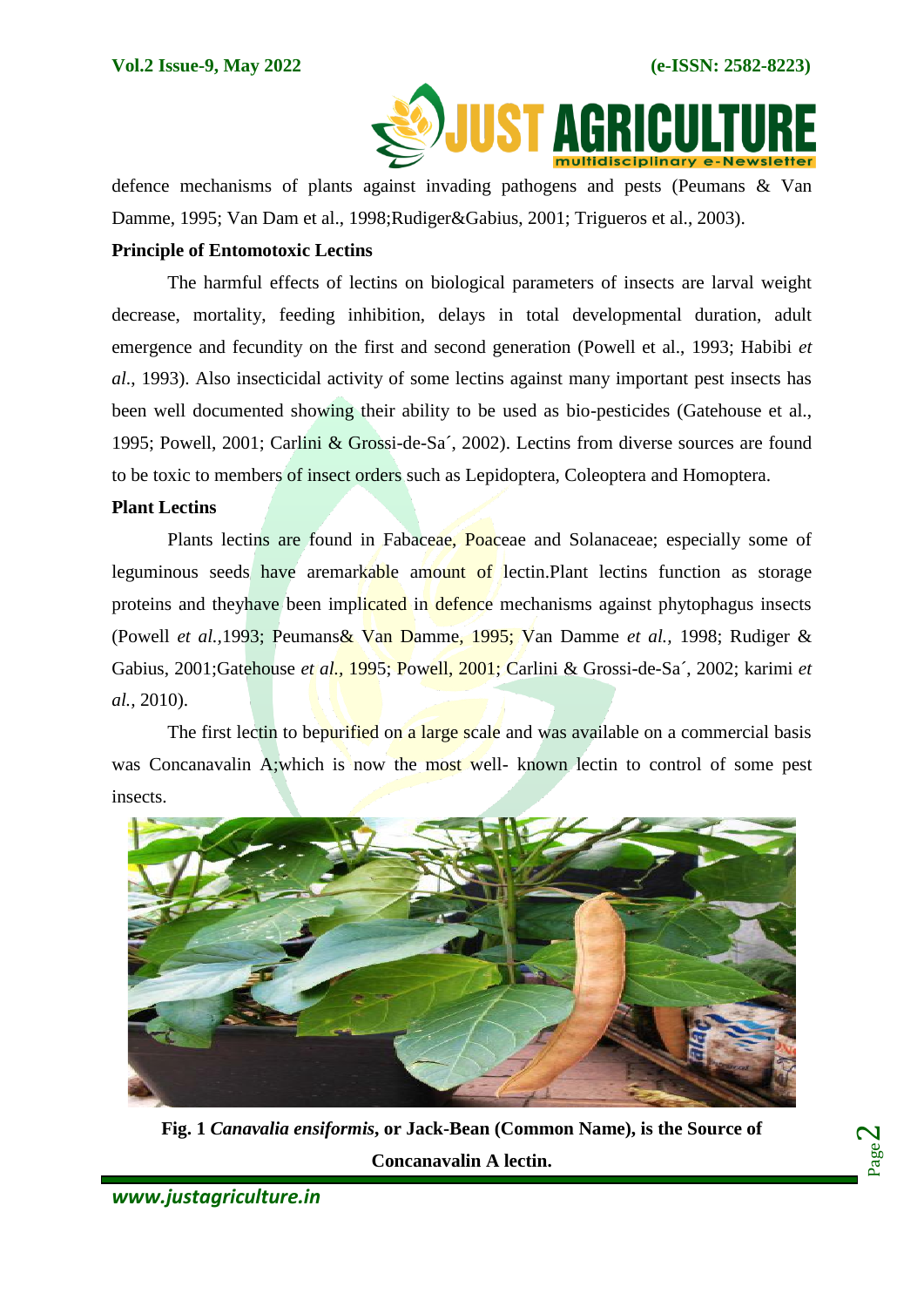

An assay was performed to evaluate the efficiency of Con A in pea aphid,*Acyrthosiphonpisum*. Results showed that Con A has highly significant toxic effects on *A.pisum*. It also induced remarkable effects on the structure of midgut epithelial cells of thisaphid (Sauvion et al., 2004). These results clearly show that plants lectins play a crucial rolein plant resistance against insect pests.

## **Insecticidal Lectin Gene Expression in Transgenic Plants**

GNA, WGA, PSA, PHA and Con A were more successfully expressed in a range of crops such as Tomato, Rice, Sugarcane, Tobacco, Maize, Mustard and Arabidopsis and they have been shown to exert deleterious effects on a range of important pest insects. Lectins have been introduced into crops genomes and are now being tested in field conditions. Transgenic plants technology or genetically modified (GM) crops can be a useful tool to produce resistant crops; by introducing novel resistance genes into plants thus it provides a sustainable alternative to the control of pest insects and pathogens by pesticides (Gatehouse et al., 1997; 1999; Gray et al*.*, 2003).

## **Insecticidal Activity of Fungal Lectins**

Insecticidal properties of *Sclerotinia sclerotiorum*agglutinin (SSA) and its interaction with pea aphid, *Acyrthosiphonpisum*tissues and cells showed that this fungallectin has high mortality on *A. pisum* with a median insect toxicity value (IC50) of 66 μg/ml. Also these results revealed that SSA has significant cell toxicity on *A. pisum*midgut tract and its brush border cells (Hamshou et al., 2010) (Fig. 2). A purified lectin from *Rhizoctonia solani*agglutinin (RSA), which exhibits specificity towards N-acetylgalactosamine, was shown to exert deleterious effects on the growth, developmental time, survival and the larval weight of the cotton leaf worm, *Spodoptera littoralis* (Hamshou et al., 2010). Hence, fungal lectins are able to confer enhanced level of resistance to phytophagous insects in plants.

## **Action Mechanism of Lectin at the Tissue Level of Insects**

Binding of the lectin to the midgut tract causing disruption of the epithelial cells including elongation of the striated border microvillus, swelling of the epithelial cells into the lumen of the gut lead to complete closure of the lumen, permeability of cell membrane to allow the harmful substances penetrations from lumen towards haemolymph and impaired nutrient assimilation by cells, allowing absorption of potentially harmful substances from lumen into circulatory system, fat bodies, ovarioles and throughout the haemolymph